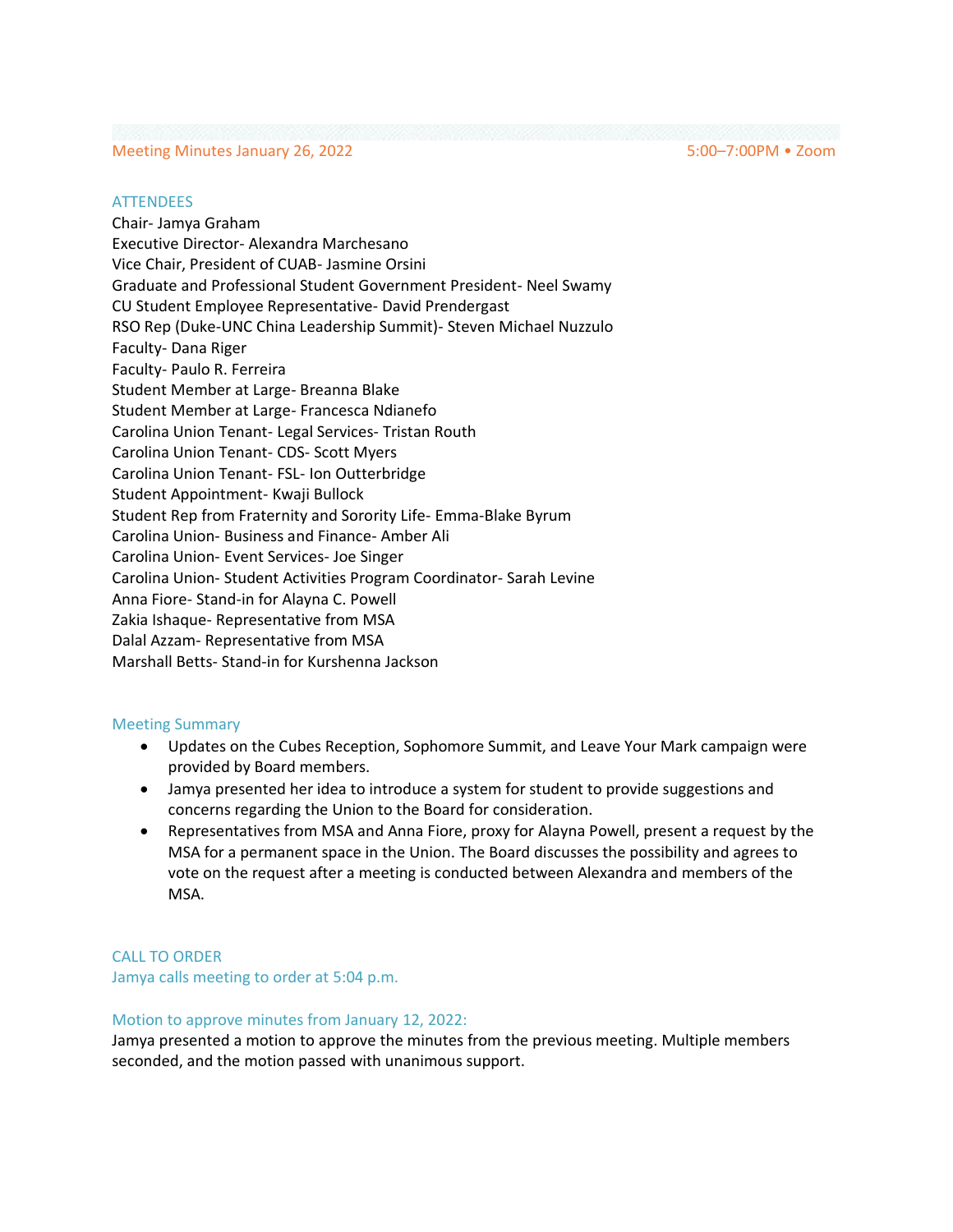# **OLD BUSINESS**

- Jamya reminded the Board of the upcoming vote on Building Exceptions that will take place in March.
- Jamya explained that they will postpone discussing the new student roles for the Board until the documents with information on the role are complete.
- Jamya asked the Board how they would like to proceed with meetings- in-person or on Zoom.
	- $\circ$  Dana suggested that longer meetings be held in person while shorter ones can take place over zoom. Multiple members expressed support for this idea.
- Dana provided updates on the upcoming Cubes Reception, which will take place on February  $18<sup>th</sup>$ , from 3-6 p.m. She explained that the Cubes Committee is in the process of developing flyers and marketing materials for the event. They are considering changing the name of the process to "Spray their Name" due to concerns that the name Creating Unique Black Experiences might be misinterpreted as conflating death with a unique black experience. The committee has completed the descriptions for the 40 names that will be displayed.
	- $\circ$  Jamya added that the documents concerning this name change and the finished descriptions are on Teams and would be sent to CCS tonight, so any suggestions needed to be posed by then.
	- o Jamya also thanked CDS for their donation for the Cubes Reception.
- Jamya then shifted the conversation to discuss the Sophomore Summit, which will take place on February  $16<sup>th</sup>$  from 5-7 p.m. She explained that the event is targeted towards all second-year students, both graduate and undergraduate, and that flyers will be sent out for members to spread the word and encourage others to attend.
	- o Tristan suggested the name be changed to "Second-Year Summit," to be more inclusive of graduate students.
	- $\circ$  Neel agreed with Tristan and said that he could help promote it to graduate students.
- Jamya then gave a rundown on the Leave Your Mark campaign, which will encompass a series of events from late February to early March where students evaluate how they have left their mark or how they plan to leave their mark on UNC.

# **NEW BUSINESS**

- Jamya mentioned that invitations will soon be arriving through email for the Board's Wellness Fair Event, and members need to decline or accept the invitation.
- Jamya explained her idea to introduce suggestion boxes into the Union so people could submit anonymous concerns and recommendations for review by the Board. She thinks this is a good way to increase transparency between the Board and students. The plan is to place QR codes that will take people to a Heellife form on tables around the Union.
	- $\circ$  Jasmine expressed that she thought this was a good idea and an effective way to possibly increase applications to the position of Board Chair.
	- $\circ$  Scott asked who would be in charge of managing these suggestions. Jamya explained that main points will be compiled from the Heellife forms for her to present to the Board during meetings.
	- $\circ$  Scott asked what the format of the suggestion form would be. Jamya presented her idea that the forms would include a question prompting people to explain their concerns and also a note that informs them that the Board's discussion concerning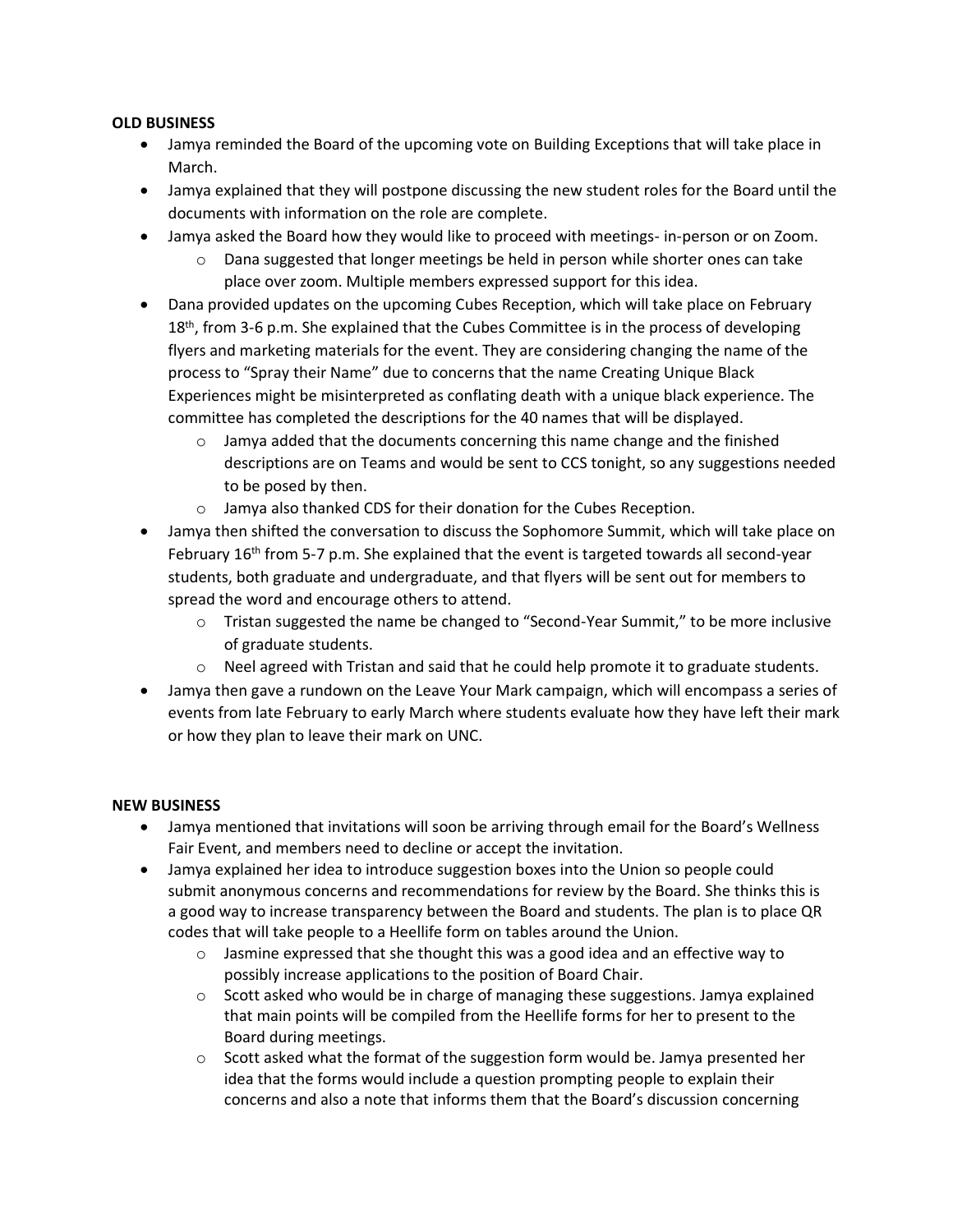the suggestions can be viewed on the public meeting minutes.

- Anna Fiore, acting as a proxy for Alayna C. Powell, presented on behalf of the Muslim Student Association. MSA had petitioned for approval to place things on the walls of their current reserved space, and she expressed their appreciation that this had been granted. She explained that MSA is looking to secure a permanent reserved space in the Union because currently they have to book frequently through 25Live and sometimes lose the rooms that work for them to other groups during this process. Anna explained that most other religious organizations have their own designated space on campus. Jamya then opened the floor up for members to ask questions.
	- o Jasmine asked which rooms the MSA frequently uses.
		- Zakia, a representative of MSA, explained that they conduct their Friday prayer in room 2518A, and when they can't book this room they end up in smaller rooms where not all members can fit. She added that any room would suffice for the MSA General Body meetings on Wednesdays, but their priority is securing a permanent space for their Friday prayers.
	- o Jamya expressed that she doesn't think Union policy allows for permanent reservations of this sort, but she referred to Joe for further information.
		- Joe explained that Event Services is already showing preference for MSA in the booking process, but they can't decide on this sort of request. He said this would have to be a decision by the Board.
	- o Anna asked what organizations can acquire an annual reservation.
		- Jamya explained the Space Allocation Application, which opens on February 1<sup>st</sup>. Spaces are granted depending on what groups demonstrate their need to be.
	- $\circ$  Alexandra asked if, in the case that they can't secure the large room for Friday prayer, they would be able to book several smaller rooms. She then expressed her concern that if the Union gives this exception to one student group, then they have to extend the same treatment to others, but she explained that she would be open to planning a meeting with MSA to discuss options.
		- Dalal, a representative of MSA, answered her question about multiple rooms by explaining that Friday prayer is a community activity that needs to happen collectively.
	- $\circ$  Dalal expressed MSA's belief that providing them a permanent reservation would not be favoring the Muslim community in any way, but instead bringing them up to the level of other religious organizations on campus. Unlike many other religious organizations, MSA is student run with no Administration or adult representatives to advocate for them, so securing a space would take the burden off students to continually find space for their activities.
	- $\circ$  Jasmine asked if it would be possible to extend an early booking time to MSA.
		- Joe explained that MSA already has early access to certain rooms.
	- $\circ$  Steven Nuzzulo asked if any other religious organizations have reserved spaces in the Union, and if so, what is the frequency of their meetings.
		- Joe explained that no other religious organization have the exception of having a permanent reservation and that, although he didn't have it on hand at the moment, he could compile a report on the frequency of reservations for these groups if needed
	- o Jamya presented the possibility of the MSA booking the Great Hall.
		- Zakia responded that she believes the booking of the Great Hall requires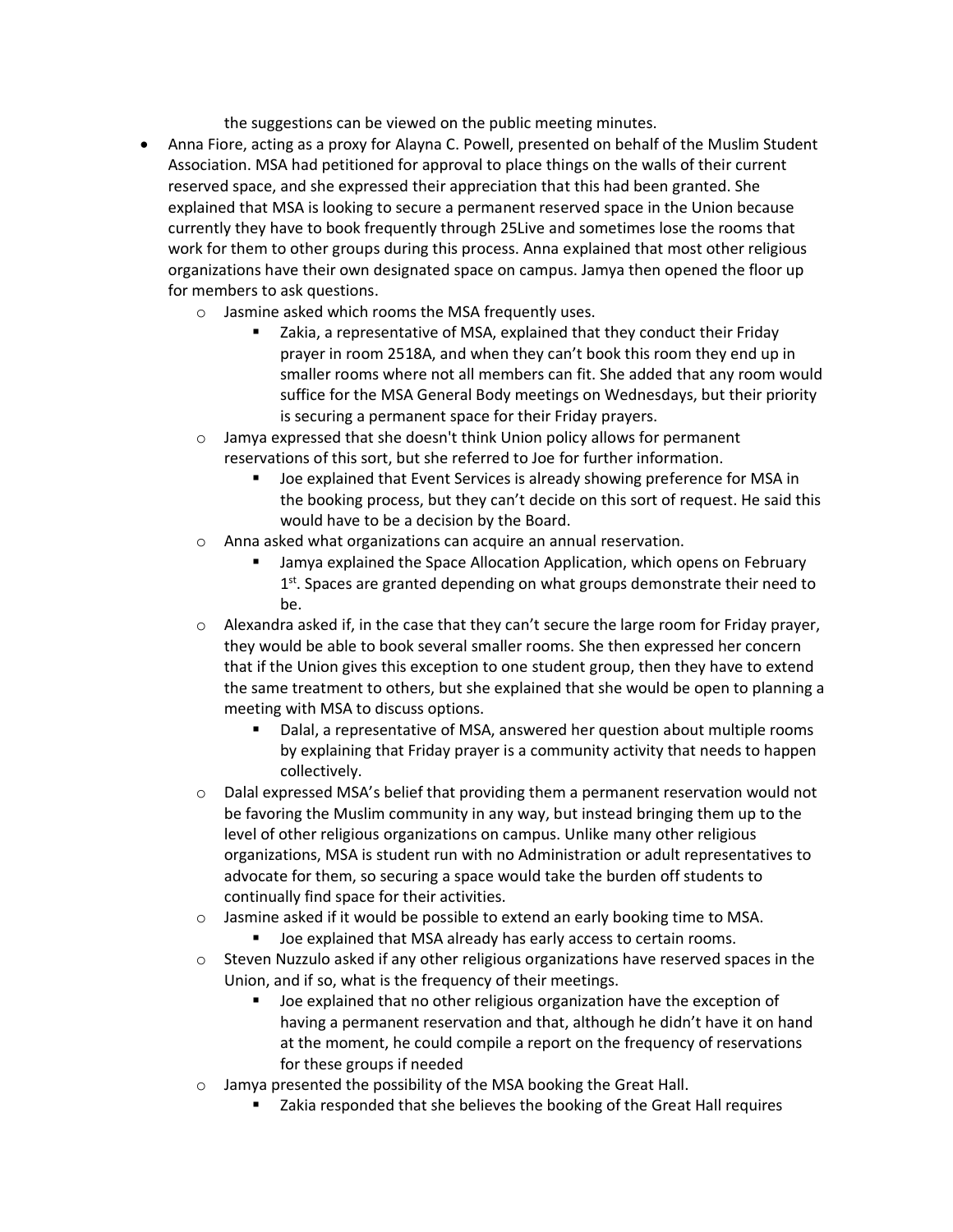employees would cost money, which the MSA cannot do.

- o Jamya proposed the idea of using open general-purpose classrooms.
	- Joe explained how these spaces don't open until 3-4 weeks into the semester, after schedules have settled in, and they are highly competitive spaces.
- $\circ$  Anna spoke again to explain that MSA is aware that asking for a permanent reservation is not a comparable situation for other religious groups in the Union because they already have designated spaces. MSA is a student run organization with limited resources compared to other groups, so they demonstrate a different need. She added that more information about early booking times would be helpful.
	- Joe responded that he can provide information about early booking times by early next week.
- $\circ$  Steven asked if there was a larger space (an intermediate between MSA's current room in the Great Hall) that the Union could allocate for use by the MSA.
	- Joe gave a run down on possible rooms in the Union and explained that there is no real in between that doesn't start costing money.
- o Steven asked if the Union has any jurisdiction over other spaces on campus.
	- Joe repeated his explanation of general-purpose classrooms.
- $\circ$  Alexandra explained that she was in contact with Bobby Kunstman, who works with SLL and has more information on the context of religious organizations in the Union. She shared that other religious spaces on campus were funded privately and are not owned by the University. She suggested that SLL be included in any meetings where this idea is discussed further.
- o Breanna suggested spaces in Woollen or Rams.
	- Ion agreed that this might be an option, because he is aware of large spaces that they have provided to groups before.
	- Jamya added that this is a question that could be posed to the Campus Recreation Advisory Council.
- $\circ$  Anna asked if a meeting could be set up to discuss this matter further and Alexandra agreed.
- The Board moved on to discuss the CUBOD Chair Application.
	- $\circ$  Jamya explained that the flyer is available on Teams, and she would like members to spread the word to help increase engagement.
	- $\circ$  Jasmine added that the application for president of CUAB is also open. She explained that experience at CUAB is no longer needed, applicants only need to have either a year of leadership at UNC or, if they are a first year, be currently serving in a leadership position.
- Jamya asked the Board if MSA's request should be put on the agenda for the next meeting.
	- $\circ$  Alexandra explained that, with how busy her schedule is, she can't guarantee that she will be able to book a meeting with MSA in time for the next meeting. She asked Anna to be in contact with her about what people would like to be included in the meeting.
	- $\circ$  Dalal added that members of MSA would like to be present for the vote when the Board discusses the request again.

### ADJOURNMENT

### Jamya adjourns meeting at 5:52 p.m.

Jamya presented a motion to adjourn the meeting, Neel seconded, and the motion passed with